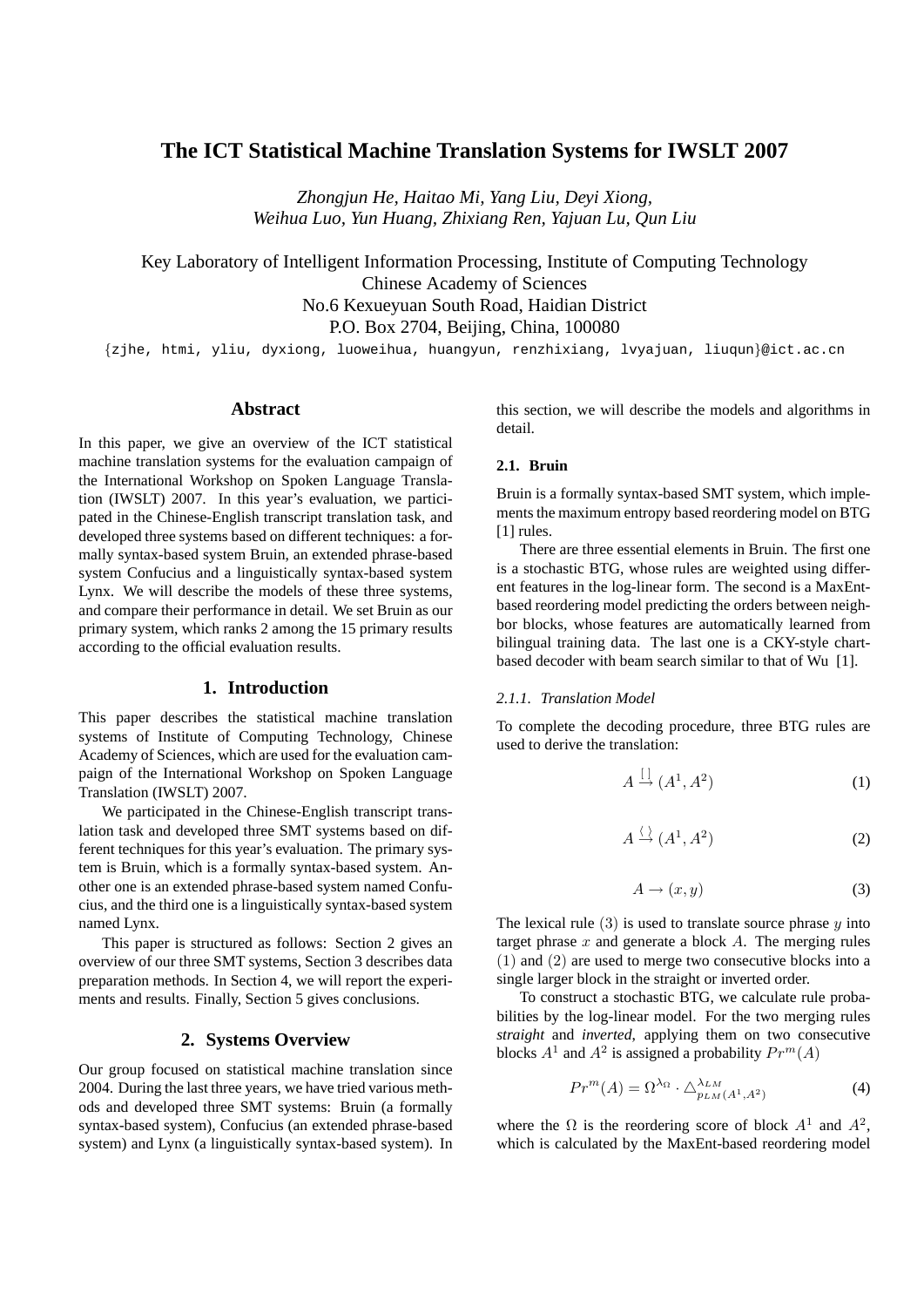described in the Section 2.1.2,  $\lambda_{\Omega}$  is its weight. The  $\triangle_{p_{LM}(A^1, A^2)}$  is the increment of the language model score of the two blocks according to their final order,  $\lambda_{LM}$  is its weight.

For the lexical rule, applying it is assigned a probability  $Pr<sup>l</sup>(A)$ :

$$
Prl(A) = p(x|y)^{\lambda_1} \cdot p(y|x)^{\lambda_2} \cdot p_{lex}(x|y)^{\lambda_3}
$$

$$
\cdot p_{lex}(y|x)^{\lambda_4} \cdot exp(1)^{\lambda_5} \cdot exp(|x|)^{\lambda_6}
$$

$$
\cdot p_{LM}^{\lambda_{LM}}(x)
$$
(5)

where  $p(\cdot)$  are the phrase translation probabilities in both directions,  $p_{lex}(\cdot)$  are the lexical translation probabilities in both directions, and  $exp(1)$  and  $exp(|x|)$  are the phrase penalty and word penalty, respectively.

The feature weights  $\lambda$ s are tuned to maximize the BLEU score on the development set, using minimum-error-rate training [2].

#### *2.1.2. MaxEnt-based Reordering Model*

The MaxEnt-based Reordering Model (MRM) is defined on the two consecutive blocks  $A<sup>1</sup>$  and  $A<sup>2</sup>$  together with their order  $o \in \{straight, inverted\}$  according to the maximum entropy framework.

$$
\Omega = p_{\theta}(o|A^1, A^2) = \frac{exp(\sum_{i} \theta_i h_i(o, A^1, A^2))}{\sum_{o} exp(\sum_{i} \theta_i h_i(o, A^1, A^2))}
$$
(6)

where the functions  $h_i \in \{0, 1\}$  are model features and the  $\theta_i$  are the weights.

There are three steps to train an MRM. We firstly extract reordering examples from the training corpus, then generate features from these examples and finally estimate the feature weights.

**Extract reordering examlpes:** A *reordering example* is defined as a triple of  $(o, A<sup>1</sup>, A<sup>2</sup>)$ , where  $A<sup>1</sup>$  and  $A<sup>2</sup>$  are two neighbor blocks and o is the order between them. Any algorithms extracting bilingual phrases can be easily modified to extract reordering examples. Additionally, There are two points worth of mentioning:

- 1. To extract all useful examples, there is no length limit over blocks compared with extracting bilingual phrase.
- 2. To keep the number of reordering examples acceptable when enumerating all combinations of neighbor blocks, it is a good way to extract smallest blocks with *straight* order while largest blocks with *inverted* order.

**Generate reordering features:** It is found that the boundary words of the blocks keep information for their movements/reorderings [8]. Here we define our lexical features on the right boundary words (i.e., the first or last words of blocks). We only use the lexical feature of the last words of blocks in Bruin.

**Estimate feature weights:** This can be done by off-theshelf MaxEnt toolkits. We use the toolkit implemented by

Zhang  $<sup>1</sup>$  to tune the feature weights. We set iteration number</sup> to 100 and Gaussian prior to 1 to avoid overfitting.

### *2.1.3. Decoder*

The decoder is built upon the CKY chart-based algorithm. To avoid exploring all derivations before the best final derivation is found, we adopt a beam search strategy to prune some bad derivations.

For more details, please refer to [8].

### **2.2. Confucius**

Confucius is an extended phrase-based SMT system, which uses a phrase-based similarity translation model.

Given a source sentence  $f$ , the basic phrase-based system [5] first enumerates all possible source phrases  $\hat{f}$ , and searches the bilingual phrase table to find all candidate phrase translations with exact matching in source side. Then, decoding algorithm can be applied to find the best translation  $\hat{e}$  according to the following formula:

$$
\hat{e} = \underset{e}{\operatorname{argmax}} Pr(e|f) \tag{7}
$$

However, the exact matching strategy can only select translations for source phrases which have translations in the phrase table, but can not do that for the unseen phrases. Thus, such a method resulting in a data sparseness problem.

The phrase-based similarity model can overcome this problem. In our model, the target translations for unseen source phrases can be derived from the similar phrase pairs in the phrase table. Given a source phrase  $f_1^J$ , the model first searches for the most similar phrase pair  $(f_1^J, e_1^I, \tilde{a})$  by computing similarity in source side, and then uses the similar phrase pair to construct a new phrase pair by replacing different source words and their corresponding target words. See Figure 1 for illustration.

Given two phrases  $\widetilde{f}_1^J = c_1, c_2, \ldots, c_J, \widetilde{f'}_1^J =$  $w_1, w_2, \ldots, w_J$ , we compute phrase similarity as follows:

$$
SIM(\widetilde{f}_1^J, \widetilde{f'}_1^J) = \frac{\sum_{j=1}^J \delta_{c_j w_j}}{J}
$$
 (8)

where,

$$
\delta_{ij} = \begin{cases} 1 & \text{if } i = j \\ 0 & \text{else} \end{cases}
$$
 (9)

For example,

$$
SIM("全者 出口 送値的 25.5%;\n"全市 出口 送値的半数")\n= 3/5 = 0.6
$$

The similarity equals to 1 means that the two phrases are exactly the same, and 0 means totally different. In our

<sup>&</sup>lt;sup>1</sup>See http://homepages.inf.ed.ac.uk/s0450736/maxent\_toolkit.html.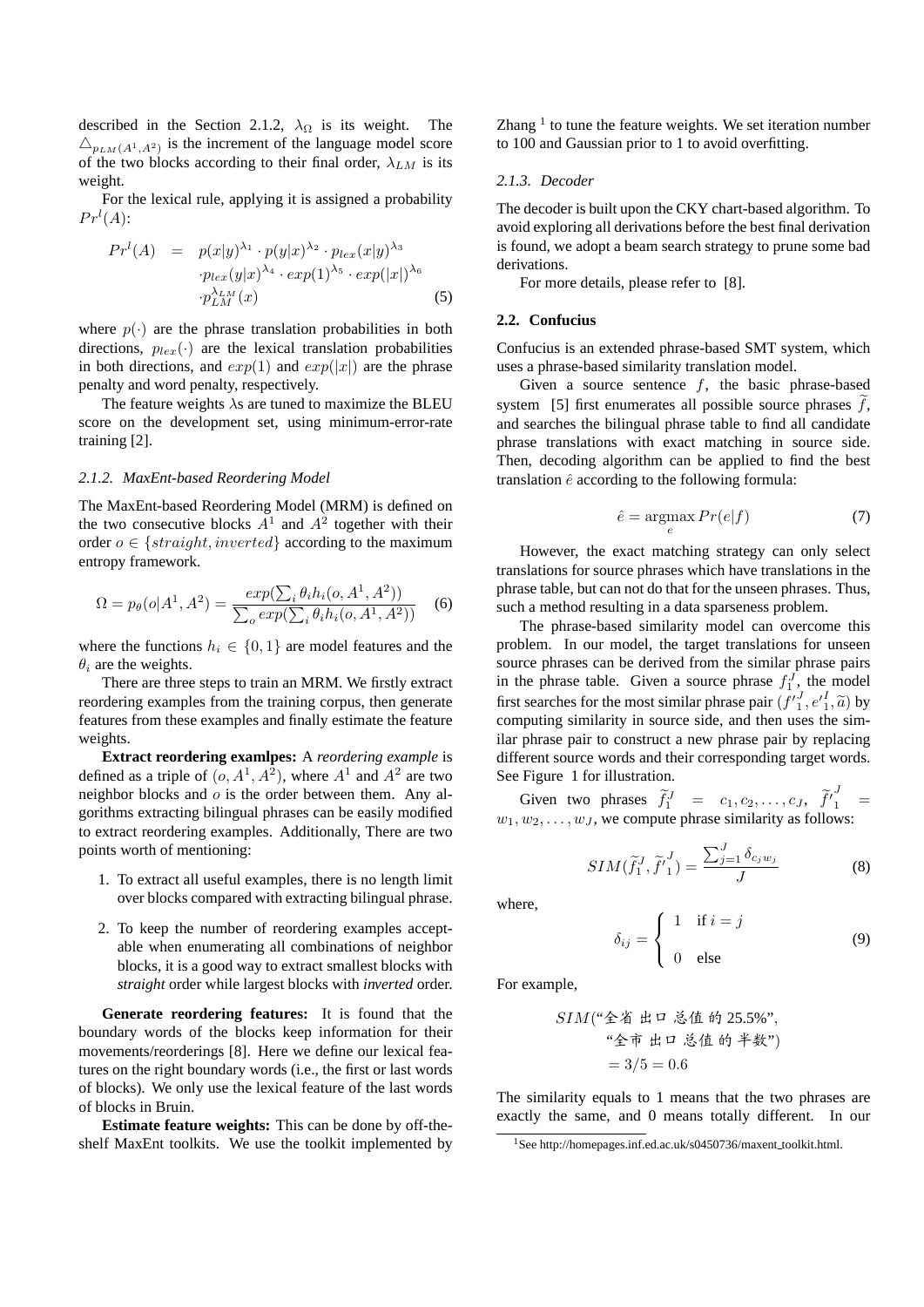

Figure 1: Constructing new phrase pair for a source phrase

experiments, we set the similarity threshold to 0.6, which means that only the similarity above 0.6 can a phrase pair  $(f'_1, e'_1, \tilde{a})$  be used to create translations for  $f_1^J$ .

Please note that usually there are many possible translations for a source phrase in the phrase table, thus more than one phrase pairs can be constructed for a certain source phrase by choosing different translations. For example, the model can produce another phrase pair 全省 出口 总值 的 *25.5%*, *25.5% of the total province 's export volume*) by selecting another translations *"total province"* for *"*全省*"* in Figure 1.

Following [4], we use 4 probabilities to describe how well a source phrase  $\tilde{f}$  is aligned to a target phrase  $\tilde{e}: p(\tilde{f}|\tilde{e})$ ,  $p(\tilde{e}|\tilde{f})$ ,  $p_w(\tilde{f}|\tilde{e})$ ,  $p_w(\tilde{e}|\tilde{f})$ . Thus, we should score a newly constructed phrase pair  $(\tilde{f}', \tilde{e}')$  derived from  $(\tilde{f}, \tilde{e}, \tilde{a})$ .

 $p(\widetilde{f}'|\widetilde{e}')$  and  $p(\widetilde{e}'|\widetilde{f}')$  are inherited from the father phrase pair, that is:

$$
p(\tilde{f}'|\tilde{e}') = p(\tilde{f}|\tilde{e})\tag{10}
$$

and

 $\sim$   $\sim$ 

$$
p(\tilde{e'}|\tilde{f'}) = p(\tilde{e}|\tilde{f})
$$
\n(11)

The lexical weight can be computed according to the substitution of source and target words. Suppose  $S\{(f,e)\}\$ is a pair set in  $(\widetilde{f}, \widetilde{e}, \widetilde{a})$  which was replaced by  $S\{(f', e')\}$  to create the new phrase pair  $(\tilde{f}', \tilde{e}', \tilde{a})$ , the lexical weight is computed by:

$$
p_w(\tilde{f}'|\tilde{e}',\tilde{a})
$$
  
= 
$$
\frac{p_w(\tilde{f}'|\tilde{e}',\tilde{a}) \times \prod_{(f',e') \in S\{(f',e')\}} p_w(f'|e')}{\prod_{(f,e) \in S\{(f,e)\}} p_w(f|e)}
$$
 (12)

To train the phrase-based similarity model, we extract the phrase pairs from the word aligned bilingual corpus, which is analogous to the other phrase-based systems. The difference

is that we keep the word alignment of the phrase pairs for constructing new phrase pairs, such as (全市 出口 总值 的 半数 ||| half of the entire city 's export volume ||| 1-4 1-5 2-7 3-8 5-1 ). We use the beam search algorithm for decoding.

## **2.3. Lynx**

Lynx is a decoder based on tree-to-string alignment template (TAT), which describes the alignment between a source parse tree and a target string. A TAT is capable of generating both terminals and non-terminals and performing reordering at both low and high levels. The TAT-based model is linguistically syntax-based because TATs are extracted automatically from word-alignment, source side parsed parallel texts. To translate a source sentence, we first employ a parser to produce a source parse tree and then apply TATs to transform the tree into a target string. More details can be found in [7]. We used seven feature functions analogous to default feature set of Pharaoh [5]. The Chinese sentences were parsed with a Chinese parser developed by Xiong et al. (2005). The parser was trained on articles 1-270 of Penn Chinese Treebank version 1.0 and achieved 79.4% (F1 measure) as well as a 4.4% relative decrease in error rate.

## **3. Data Preparation**

Although the models and algorithms for our three systems are quite different, they share some of the data preparation methods in our experiments. We describes them in this section.

## **3.1. Data Preprocessing**

Preprocessing is the first step we do for the training data. In our experiments, the following steps are performed for training corpus:

- Tokenization: We do tokenization for both Chinese and English. This step transforms Chinese characters into Chinese words, and separates punctuation from words in both Chinese and English sentence;
- True case mapping: This step is only for English. We check the beginning words of each English sentences in the training corpus, if its lowercase version occurs more often, then we map the uppercase to its lowercase;
- SBC case to DBC case: This step is only for Chinese. Numbers and English words often occurs in SBC case in Chinese, such as "1 2 3", "A B C", which are replaced by their DBC case "123", "ABC" in this step.

#### **3.2. Word Alignment**

To get the word aligned corpus, we perform the following two steps:

• Run GIZA++ [9] to IBM model 4 in both translation directions to get a initial word alignment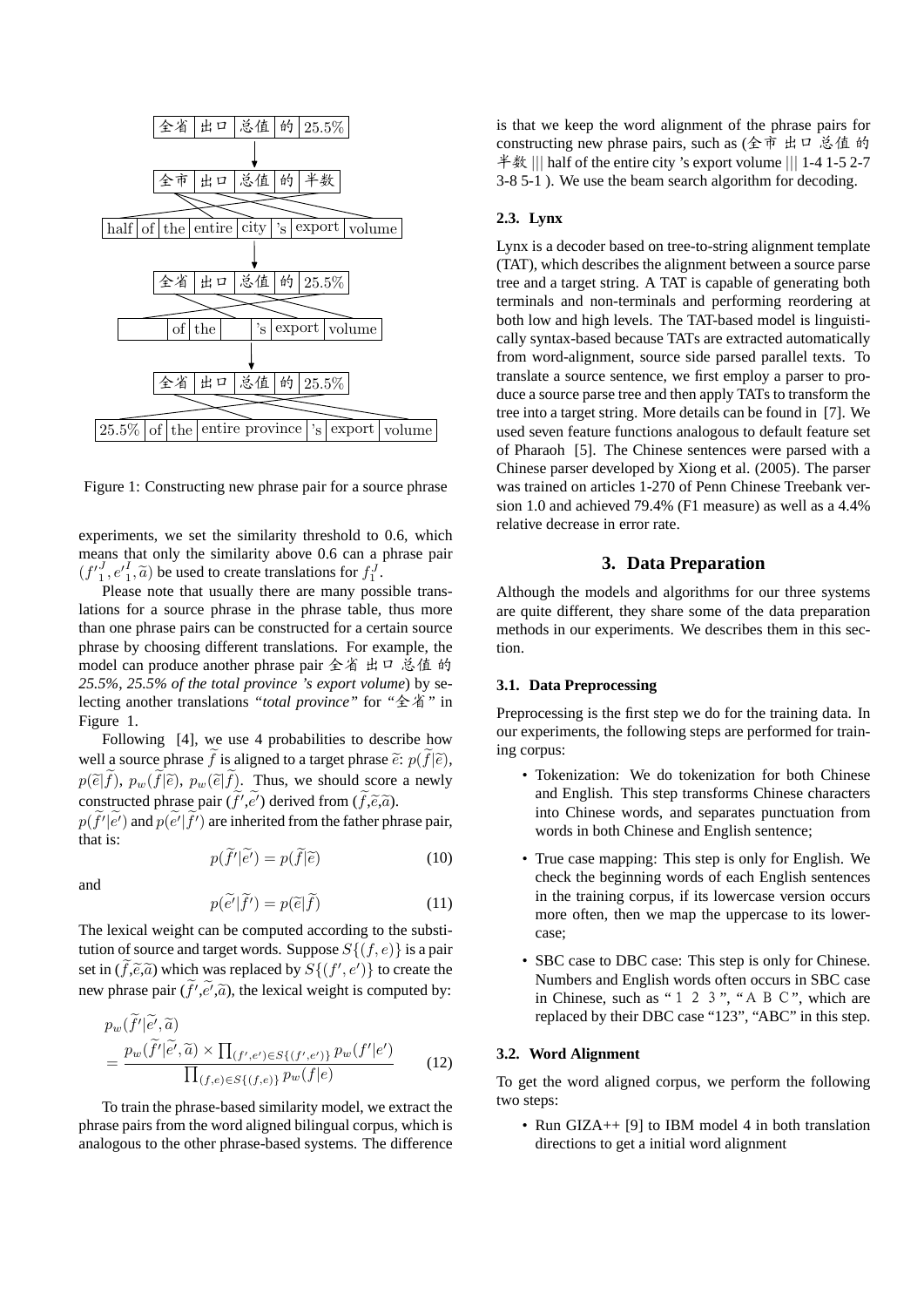| <b>Names</b>     | Description                      | Sentence | Chinese | English |
|------------------|----------------------------------|----------|---------|---------|
|                  |                                  | Pairs    | Words   | Words   |
| <b>IWSLT2007</b> | Training data provided by IWSLT  | 39,943   | 354k    | 378k    |
|                  | 2007                             |          |         |         |
| LDC2002L27       | Chinese-English Translation      | 79,369   | 79k     | 123k    |
|                  | Lexicon Version 3.0              |          |         |         |
| 2004-863-008     | Dialog corpus from ChineseLDC    | 51.694   | 486k    | 509k    |
| CLDC-LAC-        | Chinese-English Sentence aligned | 199,702  | 2.7M    | 3.1M    |
| 2003-004         | <b>Bilingual Corpus from</b>     |          |         |         |
|                  | <b>ChineseLDC</b>                |          |         |         |
| CLDC-LAC-        | Chinese-English Sentence aligned | 299.952  | 4.5M    | 4.7M    |
| 2003-006         | <b>Bilingual Corpus from</b>     |          |         |         |
|                  | ChineseLDC                       |          |         |         |

Table 1: *Training Data List.*

• Apply "grow-diag-final" method [4] to refine it.

#### **3.3. Phrase Extraction**

Generally, in the phrase-based systems, any consecutive words sequence can be seen as phrases, and not necessarily in any syntactic theory. Experiments show that bilingual phrases are very useful even for linguistically syntax-based SMT system. Thus, phrases are used in all our three systems.

We consider bilingual phrase as a pair of source and target words sequence, with the following constraints:

- 1. The words should be consecutive in both source and target sentences, without any gap;
- 2. The word alignment of the bilingual phrase should consist with the sentence alignment, which means that the words in a phrase can only be aligned to each other, and not to any other words outside.

In our experiments, we find that some phrases are more likely to appear at the beginning of sentences, while some are more likely to appear at the end. Usually, the positions of these phrases are fixed in a sentence and should not be reordered. In order to learn the beginning and ending phrases information, we add two special tags " $\langle s \rangle$ " $\langle s \rangle$ " to the word aligned sentence. Make sure that the beginning tag in source sentence is aligned to the beginning tag in target sentence, and the same to the ending tag. see figure 2 for illustration.





When doing phrase extraction, the beginning and ending tags are extracted together with other words, such as " $\langle s \rangle$ 你 有 ||| <s> Do you have", "吗 ? </s> ||| ? </s>".

During decoding, we first add the beginning/ending tags to a given sentence, and then apply the search algorithm. Finally, the tags are eliminated from the target sentence.

## **4. Experiments**

In this year's evaluation, we participated in the Chinese-English transcript translation task. This section describes our experiments and results in detail.

## **4.1. Corpus**

We use 670k sentence pairs with 8.3M Chinese words and 8.8M English words as the training data. Table 1 shows the details. The first corpus is provided by the IWSLT 2007; the second corpus is a dictionary released by LDC; the last three corpora are come from Chinese LDC<sup>2</sup>, whose domain includes travel, trade, traffic, economy etc. Additionally, we use Chinese-English Name Entity Lists v1.0(LDC2005T34) for translating name entities.

A 4-gram language model is trained on the training corpus using SRI language modeling toolkit [10].

We do our experiments on the test set of the IWSLT 2006 and IWSLT 2007 evaluation. Please note that we resegment the Chinese sentence with ICTCLAS<sup>3</sup>. The corpus statistics are shown in Table 2 . We can see that in this year's evaluation, both the running words and vocabulary are much less than last year, and the average sentence length is only 6.7.

### **4.2. Results**

We carried our experiments on the IWSLT 2006 development set and test set on two conditions: small data and large data.

<sup>2</sup>http://www.chineseldc.org/EN/index.htm

<sup>3</sup>http://www.nlp.org.cn/project/project.php?proj id=6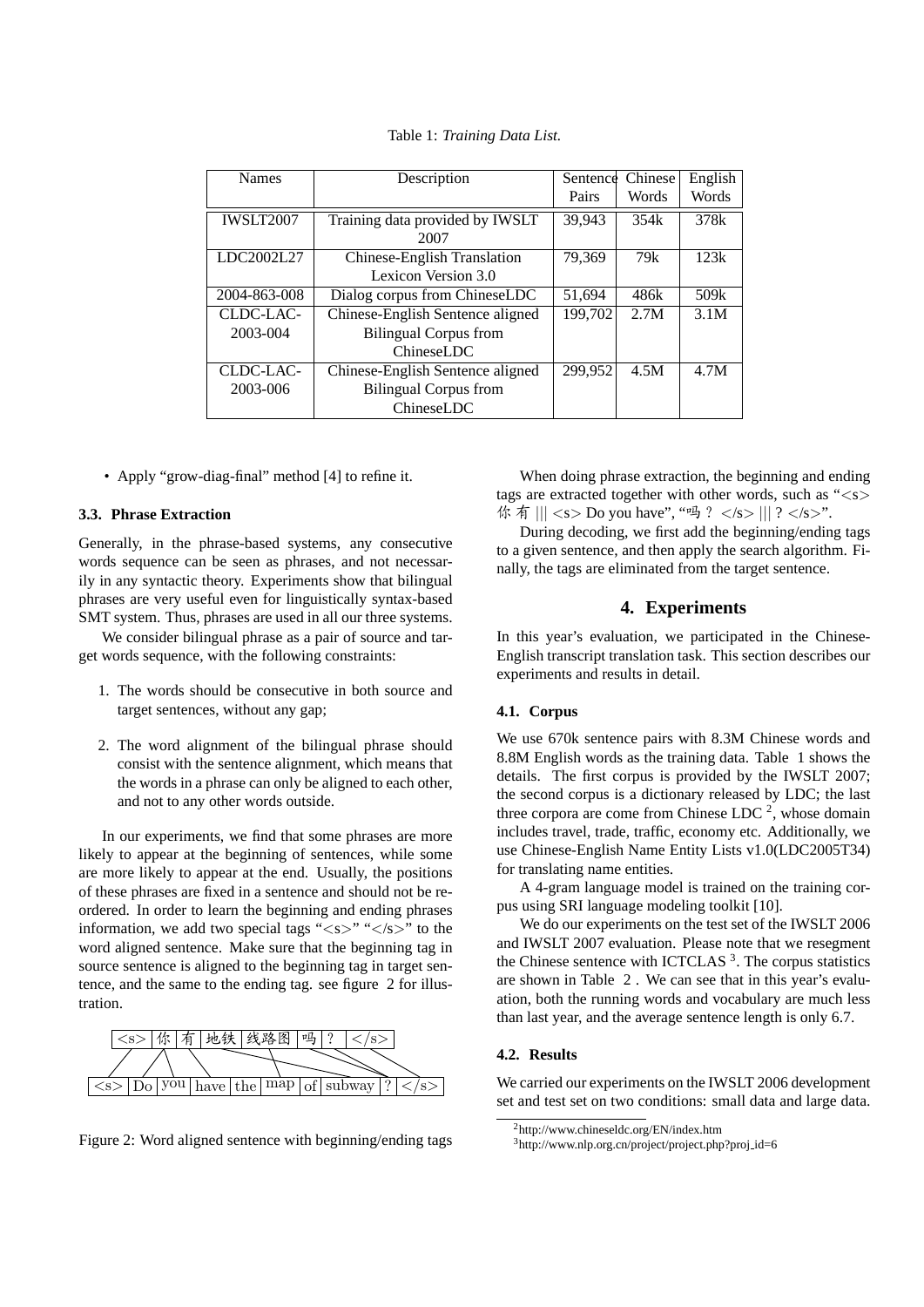|                               | Chinese | English |
|-------------------------------|---------|---------|
| <b>IWSLT'06-dev Sentences</b> | 489     |         |
| <b>Running Words</b>          | 5983    | 45720   |
| Vocabulary                    | 1139    | 2150    |
| <b>IWSLT'06-tst Sentences</b> | 500     |         |
| Running Words                 | 6359    | 51227   |
| Vocabulary                    | 1331    | 2346    |
| <b>IWSLT'07-tst Sentences</b> | 489     |         |
| <b>Running Words</b>          | 3297    | 22574   |
| Vocabulary                    | 879     | 1527    |

Table 2: *Corpus statistics of the IWSLT 2006 and 2007 development and test set.*

Table 3: *The results of our systems on IWSLT 2006 development set and test set under small data and large data conditions. Please note that Lynx don't run on large data condition.*

| Condition         | <b>System Name</b> | IWSLT'06- | IWSLT'06- |
|-------------------|--------------------|-----------|-----------|
|                   |                    | dev       | tst       |
| <b>Small Data</b> | <b>Bruin</b>       | 0.1756    | 0.1731    |
|                   | Confucius          | 0.1724    | 0.1700    |
|                   | Lynx               | 0.1681    | 0.1667    |
| Large Data        | <b>Bruin</b>       | 0.2114    | 0.2283    |
|                   | Confucius          | 0.2115    | 0.2042    |
|                   | Lynx               |           |           |

For the small data condition, we only use the training data released by the IWSLT 2007, and for the large data condition, we use all the training data in Table 1. The results are shown in Table 3. From the table, we can see that the large data greatly improves systems' output quality, since the domain of the corpus is closely to the development and test set.

For this year's evaluation, we use all the training data to train our SMT models, and run all the three systems on the test set. Table 4 shows the official evaluation results. Our primary result produced by Bruin ranked 2 among all the 15 primary results.

#### **4.3. Discussion**

We developed three systems based on different techniques for this year's evaluation. However, their performances are surprising. There is about 9-BLEU-point difference between Bruin and Confucius, and about 20-BLEU-point between Bruin and Lynx. However, the experiments on the IWSLT 2006 show that the BLEU scores of the systems are close to each other. Here are some reasons:

Table 4: *The results on IWSLT 2007 test set.*

| <b>System Name</b> | IWSLT'07-tst |  |  |
|--------------------|--------------|--|--|
| Bruin              | 0.3750       |  |  |
| Confucius          | 0.2802       |  |  |
| Lynx               | 0.1777       |  |  |

**Training Corpus:** Besides the training data provided by IWSLT 2007, Lynx uses about 5M sentence pairs newswire data released by LDC to train the model for this years' evaluation. We think that the more data we use, the better result it will be. However, the experiment results show that the larger data failed to bring any improvement. This is because that the domain is quite different between the training data and the test data. The model trained on newswire data is not fit to translate the dialogs. More seriously, the large amount irrelevant data is harmful to the model.

**The Parser:** As mentioned in Section 2.3, the input sentences for Lynx are parsed by a Chinese parser trained on Penn Chinese Treebank, whose domain is quite different from the IWSLT test set. As a result, the input sentences may have many parsing errors. This is another main reason why the BLEU score of Lynx is very low.

**The Phrase-based similarity model:** Confucius uses the phrase-based similarity model to overcome data sparseness, in which unseen phrases can be translated according to the similar phrase pairs in the phrase table. In our experiments, comparing to the baseline system which uses exact matching when selecting translation options, our model can achieves an absolute improvement of 1.1% on BLEU-4. We find that the extended phrases are very useful, and will use the phrase-based similarity model in Bruin in future.

**The Reordering Model:** Bruin implements a MaxEntbased reordering model, which can do long distance word reordering. However, Confucius only perform monotone search. The difference on BLEU score is more distinct for this year's test set. There are two reasons for such a different result: Firstly, as shown in Table 2, the sentences in this year's test set are much shorter than last year's, only 6.7 words per sentence on average, while the length is 12.7 in last year. As the sentences are shorter, the word reordering can only occur in a shorter distance, thus the word reordering model works well. In other words, the word reordering model does better job for short sentence than long sentence. Secondly, the test set of this year contains punctuation marks, while last year's test set doesn't. The punctuation is very useful for word reordering. For example, if the last word of a sentence is "?", it may suggest that the word order should be changed between the interrogative and other component of the sentence, since usually the interrogative is at the end in Chinese while at the beginning in English.

See the following example: